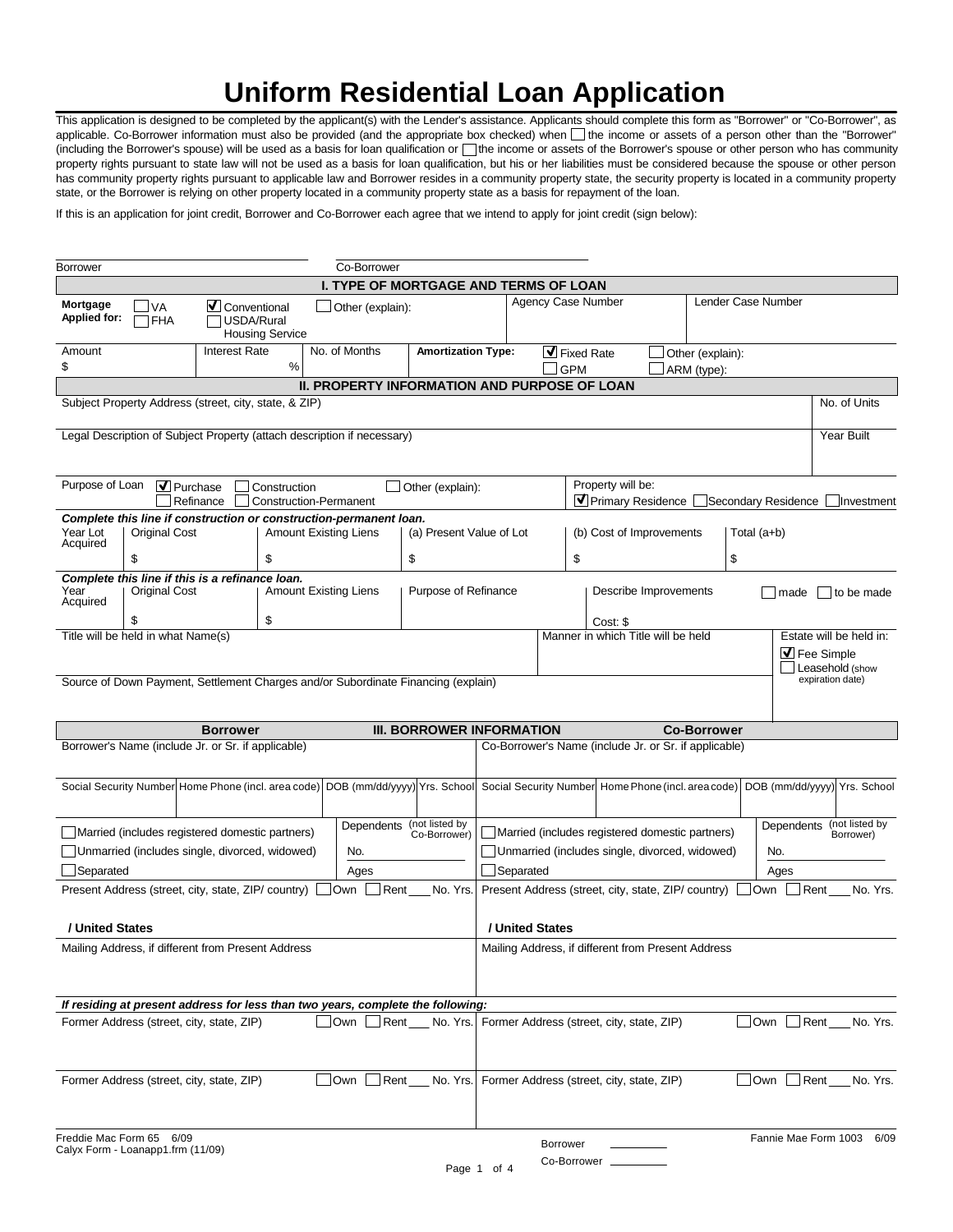|                                                          | <b>Borrower</b> |                                                  |                                  | <b>IV. EMPLOYMENT INFORMATION</b> |       |                                                                                                                                                                                                    |                                                  | <b>Co-Borrower</b> |                                  |  |  |
|----------------------------------------------------------|-----------------|--------------------------------------------------|----------------------------------|-----------------------------------|-------|----------------------------------------------------------------------------------------------------------------------------------------------------------------------------------------------------|--------------------------------------------------|--------------------|----------------------------------|--|--|
| Name & Address of Employer                               |                 | Self Employed                                    | Yrs. on this job                 |                                   |       | Name & Address of Employer                                                                                                                                                                         |                                                  | Self Employed      | Yrs. on this job                 |  |  |
|                                                          |                 | Yrs. employed in this<br>line of work/profession |                                  |                                   |       |                                                                                                                                                                                                    | Yrs. employed in this<br>line of work/profession |                    |                                  |  |  |
| Position/Title/Type of Business                          |                 |                                                  | Business Phone (incl. area code) |                                   |       | Position/Title/Type of Business                                                                                                                                                                    |                                                  |                    | Business Phone (incl. area code) |  |  |
|                                                          |                 |                                                  |                                  |                                   |       |                                                                                                                                                                                                    |                                                  |                    |                                  |  |  |
|                                                          |                 |                                                  |                                  |                                   |       |                                                                                                                                                                                                    |                                                  |                    |                                  |  |  |
| Name & Address of Employer                               |                 |                                                  |                                  |                                   |       | If employed in current position for less than two years or if currently employed in more than one position, complete the following:<br>Name & Address of Employer                                  |                                                  |                    | Dates (from-to)                  |  |  |
|                                                          |                 | Self Employed                                    | Dates (from-to)                  |                                   |       |                                                                                                                                                                                                    |                                                  | Self Employed      |                                  |  |  |
|                                                          |                 |                                                  |                                  |                                   |       |                                                                                                                                                                                                    |                                                  |                    |                                  |  |  |
|                                                          |                 |                                                  | Monthly Income                   |                                   |       |                                                                                                                                                                                                    |                                                  | Monthly Income     |                                  |  |  |
| Position/Title/Type of Business                          |                 |                                                  | Business Phone (incl. area code) |                                   |       | Position/Title/Type of Business                                                                                                                                                                    |                                                  |                    | Business Phone (incl. area code) |  |  |
|                                                          |                 |                                                  |                                  |                                   |       |                                                                                                                                                                                                    |                                                  |                    |                                  |  |  |
|                                                          |                 | Self Employed                                    | Dates (from-to)                  |                                   |       | Name & Address of Employer                                                                                                                                                                         |                                                  |                    | Dates (from-to)                  |  |  |
| Name & Address of Employer                               |                 |                                                  |                                  |                                   |       |                                                                                                                                                                                                    |                                                  | Self Employed      |                                  |  |  |
|                                                          |                 |                                                  | Monthly Income                   |                                   |       |                                                                                                                                                                                                    |                                                  |                    |                                  |  |  |
|                                                          |                 |                                                  | \$                               |                                   |       |                                                                                                                                                                                                    |                                                  |                    | Monthly Income                   |  |  |
| Position/Title/Type of Business                          |                 |                                                  | Business Phone (incl. area code) |                                   |       | Position/Title/Type of Business                                                                                                                                                                    |                                                  |                    | Business Phone (incl. area code) |  |  |
|                                                          |                 |                                                  |                                  |                                   |       |                                                                                                                                                                                                    |                                                  |                    |                                  |  |  |
| Name & Address of Employer                               |                 | Self Employed                                    | Dates (from-to)                  |                                   |       | Name & Address of Employer                                                                                                                                                                         |                                                  | Self Employed      | Dates (from-to)                  |  |  |
|                                                          |                 |                                                  |                                  |                                   |       |                                                                                                                                                                                                    |                                                  |                    |                                  |  |  |
|                                                          |                 |                                                  |                                  |                                   |       |                                                                                                                                                                                                    |                                                  |                    |                                  |  |  |
|                                                          |                 |                                                  | Monthly Income<br>\$             |                                   |       |                                                                                                                                                                                                    |                                                  |                    | Monthly Income                   |  |  |
| Position/Title/Type of Business                          |                 |                                                  | Business Phone (incl. area code) |                                   |       | Position/Title/Type of Business                                                                                                                                                                    |                                                  |                    | Business Phone (incl. area code) |  |  |
|                                                          |                 |                                                  |                                  |                                   |       |                                                                                                                                                                                                    |                                                  |                    |                                  |  |  |
|                                                          |                 |                                                  |                                  |                                   |       |                                                                                                                                                                                                    |                                                  |                    |                                  |  |  |
| Name & Address of Employer                               |                 | Self Employed                                    | Dates (from-to)                  |                                   |       | Name & Address of Employer                                                                                                                                                                         |                                                  | Self Employed      | Dates (from-to)                  |  |  |
|                                                          |                 |                                                  |                                  |                                   |       |                                                                                                                                                                                                    |                                                  |                    |                                  |  |  |
|                                                          |                 |                                                  | Monthly Income                   |                                   |       |                                                                                                                                                                                                    |                                                  |                    | Monthly Income                   |  |  |
| Position/Title/Type of Business                          |                 |                                                  | Business Phone (incl. area code) |                                   |       | Position/Title/Type of Business                                                                                                                                                                    |                                                  |                    | Business Phone (incl. area code) |  |  |
|                                                          |                 |                                                  |                                  |                                   |       |                                                                                                                                                                                                    |                                                  |                    |                                  |  |  |
|                                                          |                 |                                                  |                                  |                                   |       |                                                                                                                                                                                                    |                                                  |                    |                                  |  |  |
|                                                          |                 |                                                  |                                  |                                   |       | V. MONTHLY INCOME AND COMBINED HOUSING EXPENSE INFORMATION                                                                                                                                         |                                                  |                    |                                  |  |  |
| Gross<br><b>Monthly Income</b>                           | <b>Borrower</b> |                                                  | <b>Co-Borrower</b>               |                                   | Total | <b>Combined Monthly</b><br><b>Housing Expense</b>                                                                                                                                                  |                                                  | <b>Present</b>     | <b>Proposed</b>                  |  |  |
| Base Empl. Income*                                       | \$              | \$                                               |                                  | \$                                |       | Rent                                                                                                                                                                                               | \$                                               |                    |                                  |  |  |
| Overtime                                                 |                 |                                                  |                                  |                                   |       | First Mortgage (P&I)                                                                                                                                                                               |                                                  |                    | \$                               |  |  |
| <b>Bonuses</b>                                           |                 |                                                  |                                  |                                   |       | Other Financing (P&I)                                                                                                                                                                              |                                                  |                    |                                  |  |  |
| Commissions                                              |                 |                                                  |                                  |                                   |       | <b>Hazard Insurance</b>                                                                                                                                                                            |                                                  |                    |                                  |  |  |
| Dividends/Interest                                       |                 |                                                  |                                  |                                   |       | <b>Real Estate Taxes</b>                                                                                                                                                                           |                                                  |                    |                                  |  |  |
| Net Rental Income                                        |                 |                                                  |                                  |                                   |       | Mortgage Insurance                                                                                                                                                                                 |                                                  |                    |                                  |  |  |
| Other (before completing,<br>see the notice in "describe |                 |                                                  |                                  |                                   |       | Homeowner Assn. Dues                                                                                                                                                                               |                                                  |                    |                                  |  |  |
| other income," below)                                    |                 |                                                  |                                  |                                   |       | Other:                                                                                                                                                                                             |                                                  |                    |                                  |  |  |
| <b>Total</b>                                             | \$              | \$                                               |                                  | \$                                |       | <b>Total</b>                                                                                                                                                                                       | \$                                               |                    | \$                               |  |  |
|                                                          |                 |                                                  |                                  |                                   |       | Self Employed Borrower(s) may be required to provide additional documentation such as tax returns and financial statements.                                                                        |                                                  |                    |                                  |  |  |
| <b>Describe Other Income</b>                             |                 |                                                  |                                  |                                   |       | <i>Notice:</i> Alimony, child support, or separate maintenance income need not be revealed if the<br>Borrower (B) or Co-Borrower (C) does not choose to have it considered for repaying this loan. |                                                  |                    |                                  |  |  |
|                                                          |                 |                                                  |                                  |                                   |       |                                                                                                                                                                                                    |                                                  |                    |                                  |  |  |

| B/C | ' Amount<br>Monthly |
|-----|---------------------|
|     |                     |
|     |                     |
|     |                     |
|     |                     |

Borrower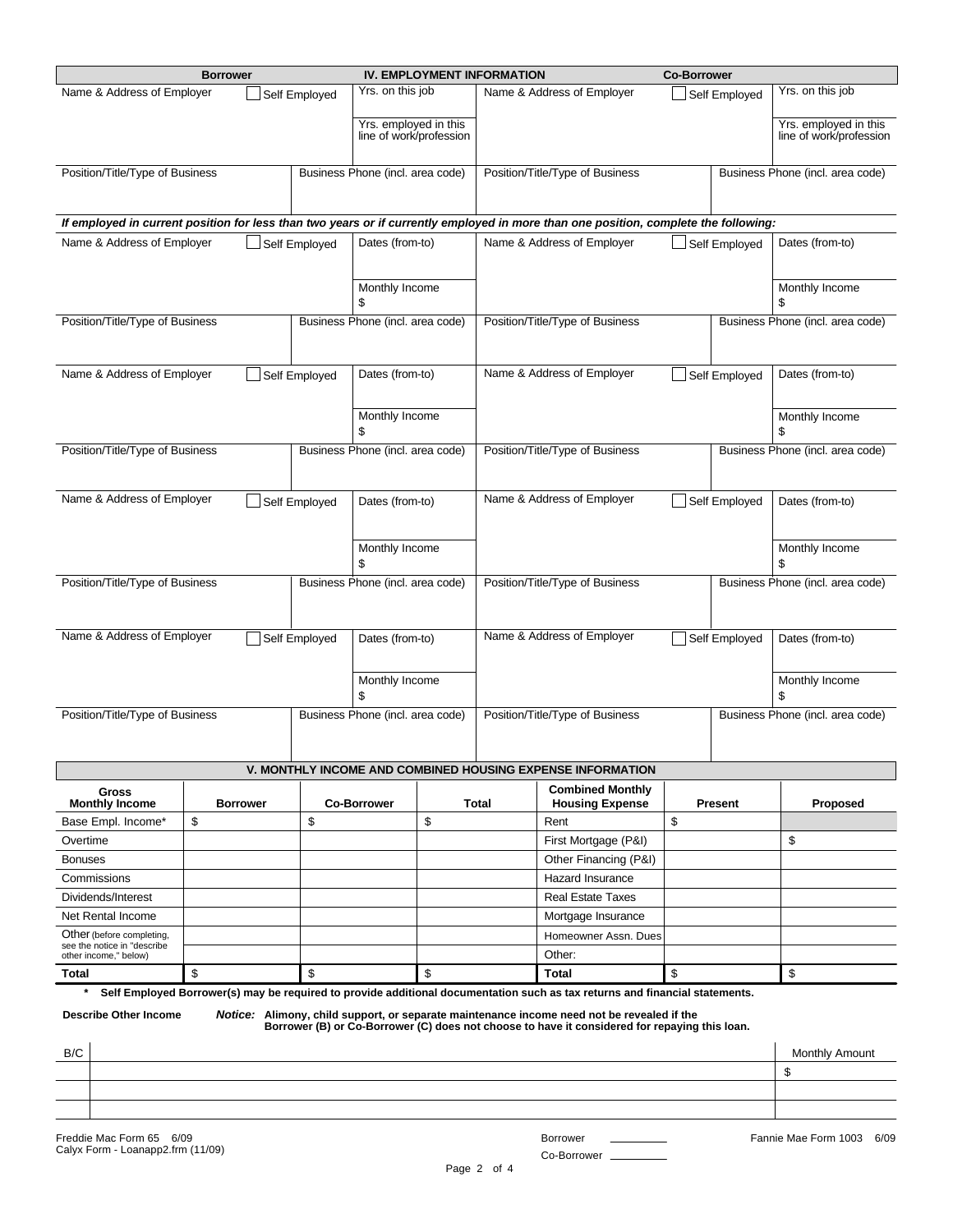|                                                                                                                                                                                                                                                                                                                                                                                                                                                                                                                               |          |                                |                     |                             | <b>VI. ASSETS AND LIABILITIES</b>                                                                                                                                                                                                                                                                              |                        |                                                           |                                             |                   |                       |  |  |  |
|-------------------------------------------------------------------------------------------------------------------------------------------------------------------------------------------------------------------------------------------------------------------------------------------------------------------------------------------------------------------------------------------------------------------------------------------------------------------------------------------------------------------------------|----------|--------------------------------|---------------------|-----------------------------|----------------------------------------------------------------------------------------------------------------------------------------------------------------------------------------------------------------------------------------------------------------------------------------------------------------|------------------------|-----------------------------------------------------------|---------------------------------------------|-------------------|-----------------------|--|--|--|
| This Statement and any applicable supporting schedules may be completed jointly by both married and unmarried Co-borrowers if their assets and liabilities are sufficiently joined<br>so that the Statement can be meaningfully and fairly presented on a combined basis; otherwise, separate Statements and Schedules are required. If the Co-Borrower section<br>was completed about a non-applicant spouse or other person, this Statement and supporting schedules must be completed by that spouse or other person also. |          |                                |                     |                             |                                                                                                                                                                                                                                                                                                                |                        | Completed                                                 |                                             | $\bigvee$ Jointly | Not Jointly           |  |  |  |
| <b>ASSETS</b><br>Description                                                                                                                                                                                                                                                                                                                                                                                                                                                                                                  |          | Cash or<br><b>Market Value</b> |                     |                             | Liabilities and Pledged Assets. List the creditor's name, address and account number for all outstanding                                                                                                                                                                                                       |                        |                                                           |                                             |                   |                       |  |  |  |
| Cash deposit toward<br>purchase held by:                                                                                                                                                                                                                                                                                                                                                                                                                                                                                      | \$       |                                |                     |                             | debts, including automobile loans, revolving charge accounts, real estate loans, alimony, child support,<br>stock pledges, etc. Use continuation sheet, if necessary. Indicate by (*) those liabilities which will be<br>satisfied upon sale of real estate owned or upon refinancing of the subject property. |                        |                                                           |                                             |                   |                       |  |  |  |
|                                                                                                                                                                                                                                                                                                                                                                                                                                                                                                                               |          |                                |                     |                             | <b>LIABILITIES</b>                                                                                                                                                                                                                                                                                             |                        | <b>Monthly Payment &amp;</b><br><b>Months Left to Pay</b> |                                             |                   | <b>Unpaid Balance</b> |  |  |  |
| List checking and savings accounts below                                                                                                                                                                                                                                                                                                                                                                                                                                                                                      |          |                                |                     |                             | Name and address of Company                                                                                                                                                                                                                                                                                    |                        | \$ Payment/Months                                         |                                             | \$                |                       |  |  |  |
| Name and address of Bank, S&L, or Credit Union                                                                                                                                                                                                                                                                                                                                                                                                                                                                                |          |                                |                     | Acct. no.                   |                                                                                                                                                                                                                                                                                                                |                        |                                                           |                                             |                   |                       |  |  |  |
| Acct. no.                                                                                                                                                                                                                                                                                                                                                                                                                                                                                                                     | \$       |                                |                     |                             | Name and address of Company                                                                                                                                                                                                                                                                                    |                        | \$ Payment/Months                                         |                                             | \$                |                       |  |  |  |
| Name and address of Bank, S&L, or Credit Union                                                                                                                                                                                                                                                                                                                                                                                                                                                                                |          |                                |                     | Acct. no.                   |                                                                                                                                                                                                                                                                                                                |                        |                                                           |                                             |                   |                       |  |  |  |
|                                                                                                                                                                                                                                                                                                                                                                                                                                                                                                                               |          |                                |                     |                             | Name and address of Company                                                                                                                                                                                                                                                                                    |                        | \$ Payment/Months                                         |                                             | \$                |                       |  |  |  |
| Acct. no.                                                                                                                                                                                                                                                                                                                                                                                                                                                                                                                     | \$       |                                |                     |                             |                                                                                                                                                                                                                                                                                                                |                        |                                                           |                                             |                   |                       |  |  |  |
| Name and address of Bank, S&L, or Credit Union                                                                                                                                                                                                                                                                                                                                                                                                                                                                                |          |                                |                     |                             |                                                                                                                                                                                                                                                                                                                |                        |                                                           |                                             |                   |                       |  |  |  |
|                                                                                                                                                                                                                                                                                                                                                                                                                                                                                                                               |          |                                |                     | Acct. no.                   | Name and address of Company                                                                                                                                                                                                                                                                                    |                        | \$ Payment/Months                                         | \$                                          |                   |                       |  |  |  |
| Acct. no.                                                                                                                                                                                                                                                                                                                                                                                                                                                                                                                     | \$       |                                |                     |                             |                                                                                                                                                                                                                                                                                                                |                        |                                                           |                                             |                   |                       |  |  |  |
| \$<br>Stocks & Bonds (Company<br>name/number description)                                                                                                                                                                                                                                                                                                                                                                                                                                                                     |          |                                |                     |                             |                                                                                                                                                                                                                                                                                                                |                        |                                                           |                                             |                   |                       |  |  |  |
|                                                                                                                                                                                                                                                                                                                                                                                                                                                                                                                               |          |                                | Acct. no.           | Name and address of Company |                                                                                                                                                                                                                                                                                                                | \$ Payment/Months      |                                                           | \$                                          |                   |                       |  |  |  |
| Life insurance net cash value<br>Face amount: \$                                                                                                                                                                                                                                                                                                                                                                                                                                                                              | \$       |                                |                     |                             |                                                                                                                                                                                                                                                                                                                |                        |                                                           |                                             |                   |                       |  |  |  |
| <b>Subtotal Liquid Assets</b>                                                                                                                                                                                                                                                                                                                                                                                                                                                                                                 | \$       |                                |                     |                             |                                                                                                                                                                                                                                                                                                                |                        |                                                           |                                             |                   |                       |  |  |  |
| Real estate owned (enter market value)                                                                                                                                                                                                                                                                                                                                                                                                                                                                                        | \$       |                                |                     | Acct. no.                   | Name and address of Company                                                                                                                                                                                                                                                                                    |                        |                                                           | \$ Payment/Months<br>\$                     |                   |                       |  |  |  |
| from schedule of real estate owned)                                                                                                                                                                                                                                                                                                                                                                                                                                                                                           |          |                                |                     |                             |                                                                                                                                                                                                                                                                                                                |                        |                                                           |                                             |                   |                       |  |  |  |
| Vested interest in retirement fund                                                                                                                                                                                                                                                                                                                                                                                                                                                                                            | \$<br>\$ |                                |                     |                             |                                                                                                                                                                                                                                                                                                                |                        |                                                           |                                             |                   |                       |  |  |  |
| Net worth of business(es) owned<br>(attach financial statement)                                                                                                                                                                                                                                                                                                                                                                                                                                                               |          |                                |                     | Acct. no.                   |                                                                                                                                                                                                                                                                                                                |                        |                                                           |                                             |                   |                       |  |  |  |
| Automobiles owned (make and year)                                                                                                                                                                                                                                                                                                                                                                                                                                                                                             | \$       |                                |                     |                             | Alimony/Child Support/Separate<br>Maintenance Payments Owed to:                                                                                                                                                                                                                                                | \$                     |                                                           |                                             |                   |                       |  |  |  |
| Other Assets (itemize)                                                                                                                                                                                                                                                                                                                                                                                                                                                                                                        | \$       |                                |                     |                             | Job-Related Expense (child care, union dues, etc.)                                                                                                                                                                                                                                                             |                        | \$                                                        |                                             |                   |                       |  |  |  |
|                                                                                                                                                                                                                                                                                                                                                                                                                                                                                                                               |          |                                |                     |                             | <b>Total Monthly Payments</b>                                                                                                                                                                                                                                                                                  |                        | \$                                                        |                                             |                   |                       |  |  |  |
| Total Assets a.                                                                                                                                                                                                                                                                                                                                                                                                                                                                                                               | \$       |                                |                     | Net Worth<br>(a minus b)    | =><br>\$                                                                                                                                                                                                                                                                                                       |                        | <b>Total Liabilities b.</b>                               |                                             | \$                |                       |  |  |  |
| Schedule of Real Estate Owned (if additional properties are owned, use continuation sheet)                                                                                                                                                                                                                                                                                                                                                                                                                                    |          |                                |                     |                             |                                                                                                                                                                                                                                                                                                                |                        |                                                           |                                             |                   |                       |  |  |  |
| Property Address (enter S if sold, PS if pending<br>sale or R if rental being held for income)                                                                                                                                                                                                                                                                                                                                                                                                                                |          |                                | Type of<br>Property | Present<br>Market Value     | Amount of<br>Mortgages & Liens                                                                                                                                                                                                                                                                                 | Gross<br>Rental Income | Mortgage<br>Payments                                      | Insurance,<br>Maintenance,<br>Taxes & Misc. |                   | Net<br>Rental Income  |  |  |  |
|                                                                                                                                                                                                                                                                                                                                                                                                                                                                                                                               |          |                                |                     | \$                          | \$                                                                                                                                                                                                                                                                                                             | \$                     | \$                                                        | \$                                          |                   | \$                    |  |  |  |
|                                                                                                                                                                                                                                                                                                                                                                                                                                                                                                                               |          |                                |                     |                             |                                                                                                                                                                                                                                                                                                                |                        |                                                           |                                             |                   |                       |  |  |  |
|                                                                                                                                                                                                                                                                                                                                                                                                                                                                                                                               |          |                                |                     |                             |                                                                                                                                                                                                                                                                                                                |                        |                                                           |                                             |                   |                       |  |  |  |
|                                                                                                                                                                                                                                                                                                                                                                                                                                                                                                                               |          |                                | Totals              | \$                          | \$                                                                                                                                                                                                                                                                                                             | \$                     | \$                                                        | \$                                          |                   | \$                    |  |  |  |
| List any additional names under which credit has previously been received and indicate appropriate creditor name(s) and account number(s):<br>Alternate Name                                                                                                                                                                                                                                                                                                                                                                  |          |                                |                     | <b>Creditor Name</b>        |                                                                                                                                                                                                                                                                                                                |                        |                                                           | <b>Account Number</b>                       |                   |                       |  |  |  |
|                                                                                                                                                                                                                                                                                                                                                                                                                                                                                                                               |          |                                |                     |                             |                                                                                                                                                                                                                                                                                                                |                        |                                                           |                                             |                   |                       |  |  |  |
|                                                                                                                                                                                                                                                                                                                                                                                                                                                                                                                               |          |                                |                     |                             |                                                                                                                                                                                                                                                                                                                |                        |                                                           |                                             |                   |                       |  |  |  |

Borrower

Co-Borrower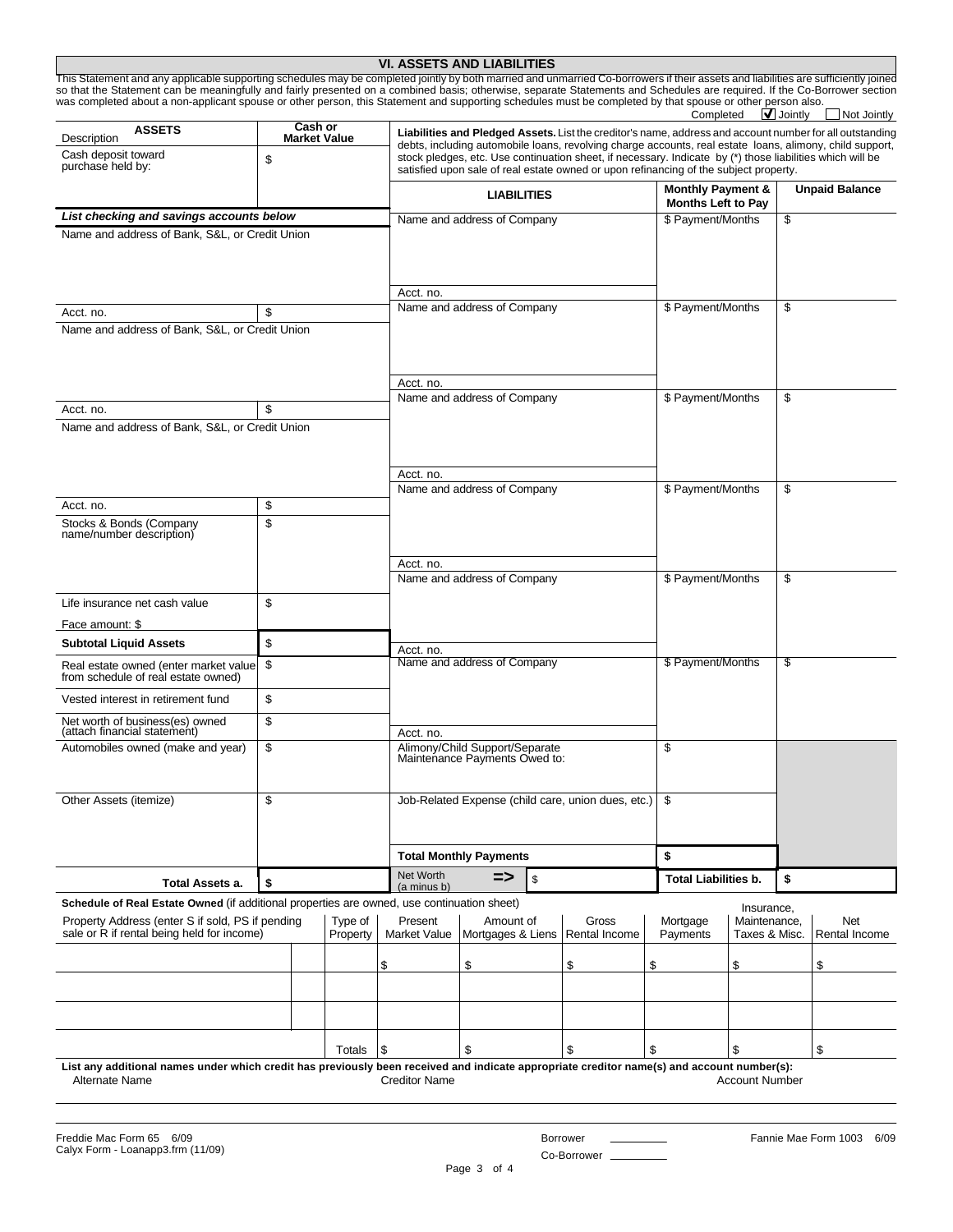| <b>VII. DETAILS OF TRANSACTION</b>                        | <b>VIII. DECLARATIONS</b>                                                                                                                                                                                                                                                                                                                                                                                                                                                                                                                                                                                                                                                                                                                                                                                                                                                                                                                                                                                                                                                                                                                                                                                                                                                                                                                                                                          |        |                      |  |  |  |  |  |
|-----------------------------------------------------------|----------------------------------------------------------------------------------------------------------------------------------------------------------------------------------------------------------------------------------------------------------------------------------------------------------------------------------------------------------------------------------------------------------------------------------------------------------------------------------------------------------------------------------------------------------------------------------------------------------------------------------------------------------------------------------------------------------------------------------------------------------------------------------------------------------------------------------------------------------------------------------------------------------------------------------------------------------------------------------------------------------------------------------------------------------------------------------------------------------------------------------------------------------------------------------------------------------------------------------------------------------------------------------------------------------------------------------------------------------------------------------------------------|--------|----------------------|--|--|--|--|--|
| a. Purchase price                                         | \$<br>If you answer "Yes" to any questions a through i,                                                                                                                                                                                                                                                                                                                                                                                                                                                                                                                                                                                                                                                                                                                                                                                                                                                                                                                                                                                                                                                                                                                                                                                                                                                                                                                                            |        | Borrower Co-Borrower |  |  |  |  |  |
| b. Alterations, improvements, repairs                     | please use continuation sheet for explanation.                                                                                                                                                                                                                                                                                                                                                                                                                                                                                                                                                                                                                                                                                                                                                                                                                                                                                                                                                                                                                                                                                                                                                                                                                                                                                                                                                     | Yes No | Yes No               |  |  |  |  |  |
| c. Land (if acquired separately)                          | a. Are there any outstanding judgments against you?                                                                                                                                                                                                                                                                                                                                                                                                                                                                                                                                                                                                                                                                                                                                                                                                                                                                                                                                                                                                                                                                                                                                                                                                                                                                                                                                                |        |                      |  |  |  |  |  |
| d. Refinance (incl. debts to be paid off)                 | b. Have you been declared bankrupt within the past 7 years?                                                                                                                                                                                                                                                                                                                                                                                                                                                                                                                                                                                                                                                                                                                                                                                                                                                                                                                                                                                                                                                                                                                                                                                                                                                                                                                                        |        |                      |  |  |  |  |  |
| e. Estimated prepaid items                                | c. Have you had property foreclosed upon or given title or deed in lieu thereof<br>in the last 7 years?                                                                                                                                                                                                                                                                                                                                                                                                                                                                                                                                                                                                                                                                                                                                                                                                                                                                                                                                                                                                                                                                                                                                                                                                                                                                                            |        |                      |  |  |  |  |  |
| f. Estimated closing costs                                | d. Are you a party to a lawsuit?                                                                                                                                                                                                                                                                                                                                                                                                                                                                                                                                                                                                                                                                                                                                                                                                                                                                                                                                                                                                                                                                                                                                                                                                                                                                                                                                                                   |        |                      |  |  |  |  |  |
| g. PMI, MIP, Funding Fee                                  | e. Have you directly or indirectly been obligated on any loan which resulted in                                                                                                                                                                                                                                                                                                                                                                                                                                                                                                                                                                                                                                                                                                                                                                                                                                                                                                                                                                                                                                                                                                                                                                                                                                                                                                                    |        |                      |  |  |  |  |  |
| h. Discount (if Borrower will pay)                        | foreclosure, transfer of title in lieu of foreclosure, or judgment?                                                                                                                                                                                                                                                                                                                                                                                                                                                                                                                                                                                                                                                                                                                                                                                                                                                                                                                                                                                                                                                                                                                                                                                                                                                                                                                                |        |                      |  |  |  |  |  |
| i. Total costs (add items a through h)                    | (This would include such loans as home mortgage loans, SBA loans, home improvement<br>loans, educational loans, manufactured (mobile) home loans, any mortgage, financial                                                                                                                                                                                                                                                                                                                                                                                                                                                                                                                                                                                                                                                                                                                                                                                                                                                                                                                                                                                                                                                                                                                                                                                                                          |        |                      |  |  |  |  |  |
| Subordinate financing                                     | obligation, bond, or loan guarantee. If "Yes," provide details, including date, name, and<br>address of Lender, FHA or VA case number, if any, and reasons for the action.)                                                                                                                                                                                                                                                                                                                                                                                                                                                                                                                                                                                                                                                                                                                                                                                                                                                                                                                                                                                                                                                                                                                                                                                                                        |        |                      |  |  |  |  |  |
| k. Borrower's closing costs paid by Seller                | f. Are you presently delinguent or in default on any Federal debt or any other                                                                                                                                                                                                                                                                                                                                                                                                                                                                                                                                                                                                                                                                                                                                                                                                                                                                                                                                                                                                                                                                                                                                                                                                                                                                                                                     |        |                      |  |  |  |  |  |
| I. Other Credits (explain)                                | loan, mortgage, financial obligation, bond, or loan guarantee?<br>If "Yes," give details as described in the preceding question.                                                                                                                                                                                                                                                                                                                                                                                                                                                                                                                                                                                                                                                                                                                                                                                                                                                                                                                                                                                                                                                                                                                                                                                                                                                                   |        |                      |  |  |  |  |  |
|                                                           | g. Are you obligated to pay alimony, child support, or separate maintenance?                                                                                                                                                                                                                                                                                                                                                                                                                                                                                                                                                                                                                                                                                                                                                                                                                                                                                                                                                                                                                                                                                                                                                                                                                                                                                                                       |        |                      |  |  |  |  |  |
|                                                           | h. Is any part of the down payment borrowed?                                                                                                                                                                                                                                                                                                                                                                                                                                                                                                                                                                                                                                                                                                                                                                                                                                                                                                                                                                                                                                                                                                                                                                                                                                                                                                                                                       |        |                      |  |  |  |  |  |
|                                                           | Are you a co-maker or endorser on a note?                                                                                                                                                                                                                                                                                                                                                                                                                                                                                                                                                                                                                                                                                                                                                                                                                                                                                                                                                                                                                                                                                                                                                                                                                                                                                                                                                          |        |                      |  |  |  |  |  |
|                                                           | Are you a U. S. citizen?                                                                                                                                                                                                                                                                                                                                                                                                                                                                                                                                                                                                                                                                                                                                                                                                                                                                                                                                                                                                                                                                                                                                                                                                                                                                                                                                                                           |        |                      |  |  |  |  |  |
|                                                           | k. Are you a permanent resident alien?                                                                                                                                                                                                                                                                                                                                                                                                                                                                                                                                                                                                                                                                                                                                                                                                                                                                                                                                                                                                                                                                                                                                                                                                                                                                                                                                                             |        |                      |  |  |  |  |  |
|                                                           | I. Do you intend to occupy the property as your primary residence?                                                                                                                                                                                                                                                                                                                                                                                                                                                                                                                                                                                                                                                                                                                                                                                                                                                                                                                                                                                                                                                                                                                                                                                                                                                                                                                                 |        |                      |  |  |  |  |  |
| m. Loan amount (exclude PMI, MIP,                         | If "Yes," complete question m below.                                                                                                                                                                                                                                                                                                                                                                                                                                                                                                                                                                                                                                                                                                                                                                                                                                                                                                                                                                                                                                                                                                                                                                                                                                                                                                                                                               |        |                      |  |  |  |  |  |
| Funding Fee financed)                                     | m. Have you had an ownership interest in a property in the last three years?                                                                                                                                                                                                                                                                                                                                                                                                                                                                                                                                                                                                                                                                                                                                                                                                                                                                                                                                                                                                                                                                                                                                                                                                                                                                                                                       |        |                      |  |  |  |  |  |
| n. PMI, MIP, Funding Fee financed                         | (1) What type of property did you own-principal residence (PR),<br>second home (SH), or investment property (IP)?                                                                                                                                                                                                                                                                                                                                                                                                                                                                                                                                                                                                                                                                                                                                                                                                                                                                                                                                                                                                                                                                                                                                                                                                                                                                                  |        |                      |  |  |  |  |  |
| o. Loan amount (add m & n)                                | (2) How did you hold title to the home-solely by yourself (S),                                                                                                                                                                                                                                                                                                                                                                                                                                                                                                                                                                                                                                                                                                                                                                                                                                                                                                                                                                                                                                                                                                                                                                                                                                                                                                                                     |        |                      |  |  |  |  |  |
| p. Cash from/to Borrower (subtract j, k, I &<br>o from i) | jointly with your spouse (SP), or jointly with another person (O)?                                                                                                                                                                                                                                                                                                                                                                                                                                                                                                                                                                                                                                                                                                                                                                                                                                                                                                                                                                                                                                                                                                                                                                                                                                                                                                                                 |        |                      |  |  |  |  |  |
|                                                           | IX. ACKNOWLEDGEMENT AND AGREEMENT                                                                                                                                                                                                                                                                                                                                                                                                                                                                                                                                                                                                                                                                                                                                                                                                                                                                                                                                                                                                                                                                                                                                                                                                                                                                                                                                                                  |        |                      |  |  |  |  |  |
|                                                           | Each of the undersigned specifically represents to Lender and to Lender's actual or potential agents, brokers, processors, attorneys, insurers, servicers, successors and assigns and<br>agrees and acknowledges that: (1) the information provided in this application is true and correct as of the date set forth opposite my signature and that any intentional or negligent mis-<br>representation of this information contained in this application may result in civil liability, including monetary damages, to any person who may suffer any loss due to reliance upon any<br>misrepresentation that I have made on this application, and/or in criminal penalties including, but not limited to, fine or imprisonment or both under the provisions of Title 18, United States<br>Code, Sec. 1001, et seq.; (2) the loan requested pursuant to this application (the "Loan") will be secured by a mortgage or deed of trust on the property described in this application; (3) the<br>property will not be used for any illegal or prohibited purpose or use; (4) all statements made in this application are made for the purpose of obtaining a residential mortgage loan; (5) the<br>property will be occupied as indicated in this application; (6) the Lender, its servicers, successors or assigns may retain the original and/or an electronic record of this application, whether |        |                      |  |  |  |  |  |

property will be occupied as indicated in this application; (6) the Lender, its servicers, successors or assigns may retain the original and/or an electronic record of this application, whether<br>or not the loan is approved; containing a facsimile of my signature, shall be as effective, enforceable and valid as if a paper version of this application were delivered containing my original written signature.

Acknowledgement. Each of the undersigned hereby acknowledges that any owner of the Loan, its servicers, successors and assigns, may verify or reverify any information contained in this application or obtain any information or data relating to the Loan, for any legitimate purpose through any source, including a source named in this application or a consumer reporting agency.

R**ight to Receive Copy of Appraisal** I/We have the right to a copy of the appraisal report used in connection with this application for credit provided that I/we have paid for the<br>appraisal report. To obtain a copy, I/we m

| If you would like a copy of the appraisal report, contact:                                                                                                                                                                                                                                                                                                                                                                                                                                                                                                                                                                                                                                                                                                                                                                                                                                                                                                                                                                                                                                                         | Cherry Creek Mortgage Company, Inc. 7400 E Arapahoe Rd Suite 303 Englewood, CO 80112                       |                         |                                                                                          |                        |                              |
|--------------------------------------------------------------------------------------------------------------------------------------------------------------------------------------------------------------------------------------------------------------------------------------------------------------------------------------------------------------------------------------------------------------------------------------------------------------------------------------------------------------------------------------------------------------------------------------------------------------------------------------------------------------------------------------------------------------------------------------------------------------------------------------------------------------------------------------------------------------------------------------------------------------------------------------------------------------------------------------------------------------------------------------------------------------------------------------------------------------------|------------------------------------------------------------------------------------------------------------|-------------------------|------------------------------------------------------------------------------------------|------------------------|------------------------------|
| Borrower's Signature                                                                                                                                                                                                                                                                                                                                                                                                                                                                                                                                                                                                                                                                                                                                                                                                                                                                                                                                                                                                                                                                                               | Date                                                                                                       | Co-Borrower's Signature |                                                                                          |                        | Date                         |
| x                                                                                                                                                                                                                                                                                                                                                                                                                                                                                                                                                                                                                                                                                                                                                                                                                                                                                                                                                                                                                                                                                                                  |                                                                                                            |                         |                                                                                          |                        |                              |
|                                                                                                                                                                                                                                                                                                                                                                                                                                                                                                                                                                                                                                                                                                                                                                                                                                                                                                                                                                                                                                                                                                                    | <b>X. INFORMATION FOR GOVERNMENT MONITORING PURPOSES</b>                                                   |                         |                                                                                          |                        |                              |
| The following information is requested by the Federal Government for certain types of loans related to a dwelling in order to monitor the lender's compliance with equal credit<br>opportunity, fair housing and home mortgage disclosure laws. You are not required to furnish this information, but are encouraged to do so. The law provides that a Lender may<br>not discriminate either on the basis of this information, or on whether you choose to furnish it. If you furnish the information, please provide both ethnicity and race. For race, you<br>may check more than one designation. If you do not furnish ethnicity, race, or sex, under Federal regulations, this lender is required to note the information on the basis of visual<br>observation and surname if you have made this application in person. If you do not wish to furnish the information, please check the box below. (Lender must review the above<br>material to assure that the disclosures satisfy all requirements to which the lender is subject under applicable state law for the particular type of loan applied for.) |                                                                                                            |                         |                                                                                          |                        |                              |
| <b>BORROWER</b><br>do not wish to furnish this information                                                                                                                                                                                                                                                                                                                                                                                                                                                                                                                                                                                                                                                                                                                                                                                                                                                                                                                                                                                                                                                         |                                                                                                            | <b>CO-BORROWER</b>      | I do not wish to furnish this information                                                |                        |                              |
| Ethnicity:<br>Hispanic or Latino                                                                                                                                                                                                                                                                                                                                                                                                                                                                                                                                                                                                                                                                                                                                                                                                                                                                                                                                                                                                                                                                                   | Not Hispanic or Latino                                                                                     | Ethnicity:              | Hispanic or Latino                                                                       | Not Hispanic or Latino |                              |
| Race:<br>American Indian or<br>l Asian<br>Alaska Native<br>Native Hawaiian or Other Pacific Islander                                                                                                                                                                                                                                                                                                                                                                                                                                                                                                                                                                                                                                                                                                                                                                                                                                                                                                                                                                                                               | Black or<br>African American<br>White                                                                      | Race:                   | American Indian or<br>Alaska Native<br>Native Hawaiian or Other Pacific Islander   White | Asian                  | Black or<br>African American |
| Sex:<br>Female                                                                                                                                                                                                                                                                                                                                                                                                                                                                                                                                                                                                                                                                                                                                                                                                                                                                                                                                                                                                                                                                                                     | Male                                                                                                       | Sex:                    | Female                                                                                   | Male                   |                              |
| To be Completed by Loan Originator:<br>This information was provided:<br>In a face-to-face interview<br>In a telephone interview<br>Loan Originator's Signature<br>X                                                                                                                                                                                                                                                                                                                                                                                                                                                                                                                                                                                                                                                                                                                                                                                                                                                                                                                                               | By the applicant and submitted by fax or mail<br>By the applicant and submitted via e-mail or the internet |                         | Date                                                                                     |                        |                              |
| Loan Originator's Name (print or type)                                                                                                                                                                                                                                                                                                                                                                                                                                                                                                                                                                                                                                                                                                                                                                                                                                                                                                                                                                                                                                                                             | Loan Originator Identifier                                                                                 |                         | Loan Originator's Phone Number (including area code)                                     |                        |                              |

Loan Origination Company's Name

**Cherry Creek Mortgage Company, Inc.**

Loan Origination Company Identifier

Loan Origination Company's Address

**7400 E Arapahoe Rd Suite 303 Englewood, CO 80112**